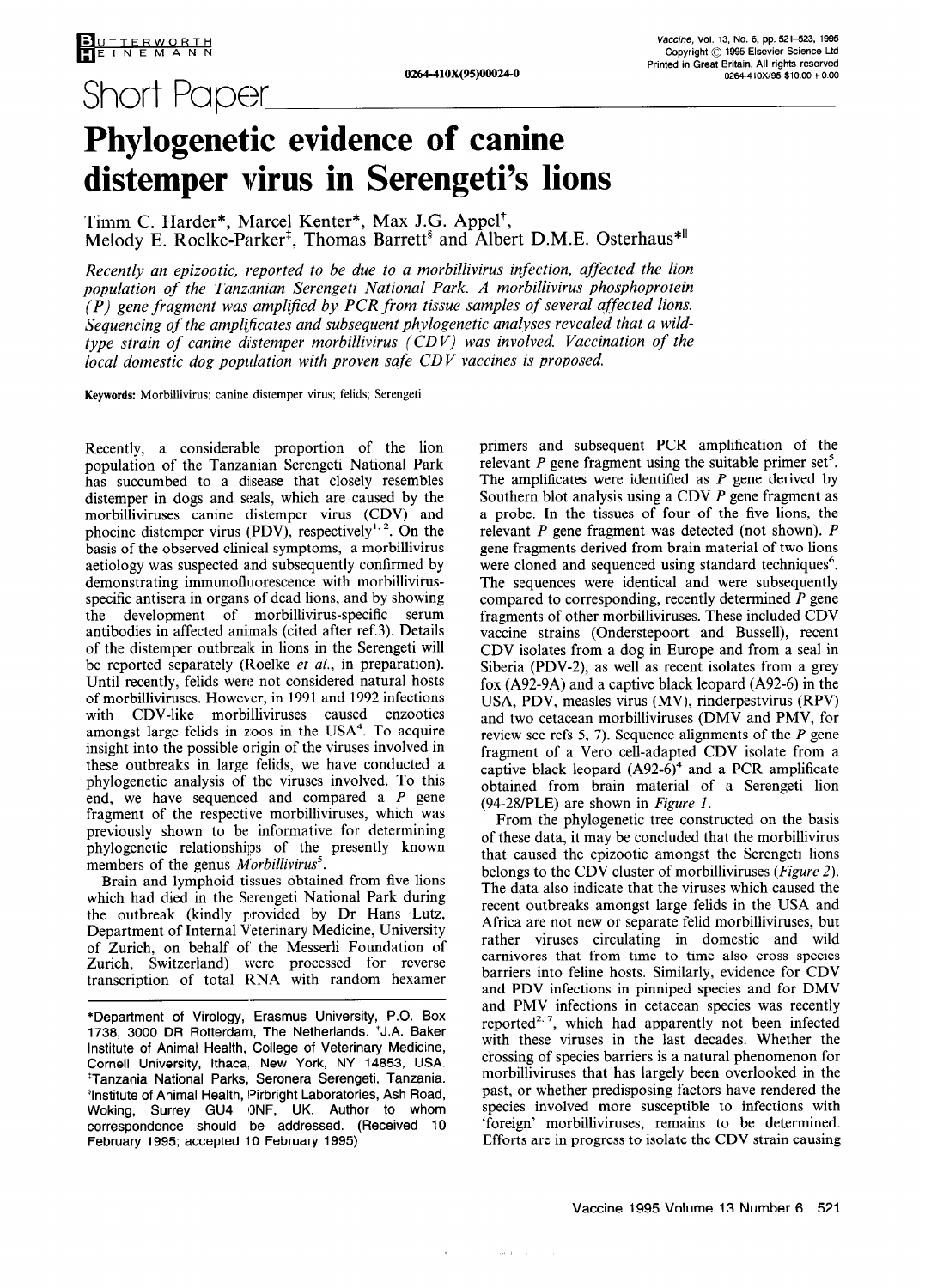| Onst    | AAGAGGTTAAGGGAATCGAAGATGCTGACAGTCTCGTGGTACCTGCAGGC                                          | 50  |
|---------|---------------------------------------------------------------------------------------------|-----|
| Fox     |                                                                                             |     |
| Leopard |                                                                                             |     |
| Lion    | .                                                                                           |     |
|         |                                                                                             |     |
| Onst    | ACTGTCGGTAATCGAGGATTCGAGAGAGGAGAAGGAAGCCTTGATGATAG                                          | 100 |
| Fox     |                                                                                             |     |
| Leopard |                                                                                             |     |
| Lion    | . <u>.</u> A<br>G • • • • • A • • • • • • • • • •                                           |     |
| Onst    | CACTGAGGATTCTGGCGAAGATTATTCCGAAGGAAATGCTTCATCTAACT                                          | 150 |
| Fox     | <br>$\cdot$ G<br>$\bullet\bullet\bullet$                                                    |     |
|         | .<br>$\bullet\bullet\bullet$                                                                |     |
| Leopard |                                                                                             |     |
| Lion    |                                                                                             |     |
| Onst    | GGGGATATTCTTTCGGCCTTAAACCGGACAGAGCAGCTGATGTGAGCATG                                          | 200 |
| Fox     | . <b>A</b>                                                                                  |     |
| Leopard |                                                                                             |     |
| Lion    |                                                                                             |     |
| Onst    | CTGATGGAAGAGGAATTAAGTGCTCTACTCAGGACAAGCAGAAATGTAGG                                          | 250 |
| Fox     |                                                                                             |     |
| Leopard | $\cdots G \cdots \cdots \cdots G \cdots A \cdots \cdots \cdots$                             |     |
| Lion    |                                                                                             |     |
|         |                                                                                             |     |
| Onst    | GATTCAGAAAAGGGATGGGAAGACTCTGCAGTTCCCACATAATCCCGAAG                                          | 300 |
| Fox     | . <u>.</u><br>.                                                                             |     |
| Leopard | $\cdot$ $\circ$ $\cdot$ $\cdot$ $\cdot$ $\wedge$ $\cdot$ $\cdot$ $\cdot$                    |     |
| Lion    | $\bullet$ + $C \bullet \bullet \bullet \bullet \bullet$ $A \bullet \bullet \bullet \bullet$ |     |
| Onst    | GTAAGACAAGGGATCCGGAGTGTGTGGATCCATTAAAAAGGGCACAGAAGAG                                        | 350 |
| Fox     | . G .                                                                                       |     |
| Leopard | $\cdot$ G $\cdot$                                                                           |     |
| Lion    | . <b>A</b> .<br>$\cdot$ G $\cdot$ $\cdot$ $\cdot$<br>. G <b>.</b>                           |     |
|         |                                                                                             |     |
| Onst    | 388<br>AGGTCAGTCTCACATGGAATGGGGATAGTTGCTGGATC                                               |     |
| Fox     | .<br>.                                                                                      |     |
| Leopard |                                                                                             |     |
| Lion    | * * * * T * * C * * * *                                                                     |     |

Figure 1 Sequence alignment generated by 'Pileup' of the GCG software package (version 8.0) of a 388 bp P gene fragment (sequences of PCR primers are excluded) of the Onderstepoort (Onst) vaccine strain of canine distemper virus (Gen Bank acc. no. #X51869), a CDV isolate of a black leopard (A92-6) from a North American zoo and of a grey *fox* (A92-9A) from the USA as well as a PCR amplificate obtained from brain material of a free-ranging lion of the Tanzanian Serengeti National Park (94-28/PLE). Identical nucleotides are shown as dots

mortality among lions in the Serengeti and further sequence its H and F glycoprotein genes for more detailed comparisons.

Efficient control of morbillivirus infections can be achieved by vaccination measures. However, vaccination of wildlife populations is not generally recommendable. Furthermore, use of live attenuated CDV vaccines in non-canid wildlife species which are highly susceptible to CDV infections, such as the lesser panda or mustelid species like the black-footed ferret, led to vaccine-induced fatal distemper. Therefore, in order to reduce the potential risk of recurrent introduction of CDV into the population of large felids and other CDV susceptible carnivores of the Serengeti, we propose to vaccinate the local domestic dog population with proven safe CDV vaccines.

## REFERENCES

- Appel, M.J.G. and Gillespie, J.H. Canine distemper virus. Virol. 1. Monogr. 1972, 11, 1
- Osterhaus, A.D.M.E., Groen, J., De Vries, P., UytdeHaag, F., Klingeborn, B. and Zarnke, R. Canine distemper virus in seals. Nature 1988, 335, 403
- Morell, V. Serengeti's big cats going to the dogs. Science 1994, 264, 1664
- Appel, M.J.G., Yates, R.A., Foley, G.L., Bernstein, J.J., Santenelli, S., Spielman, L.D. et al. Canine distemper virus epizootic in lions, tigers, and leopards in North America. J. Vet Diagn. Invest. 1994, 6, 277
- Barrett, T., Visser, I.K.G., Mamaev, L., Van Bressem, M.-F. and Osterhaus, A.D.M.E. Dolphin and porpoise morbilliviruses are genetically different from phocine distemper virus. Virology 1993, 193, 1010
- Murphy, G. and Kavanagh, T. Speeding-up the sequencing of double-stranded DNA. Nucl. Acid Res. 1988, 16, 5198